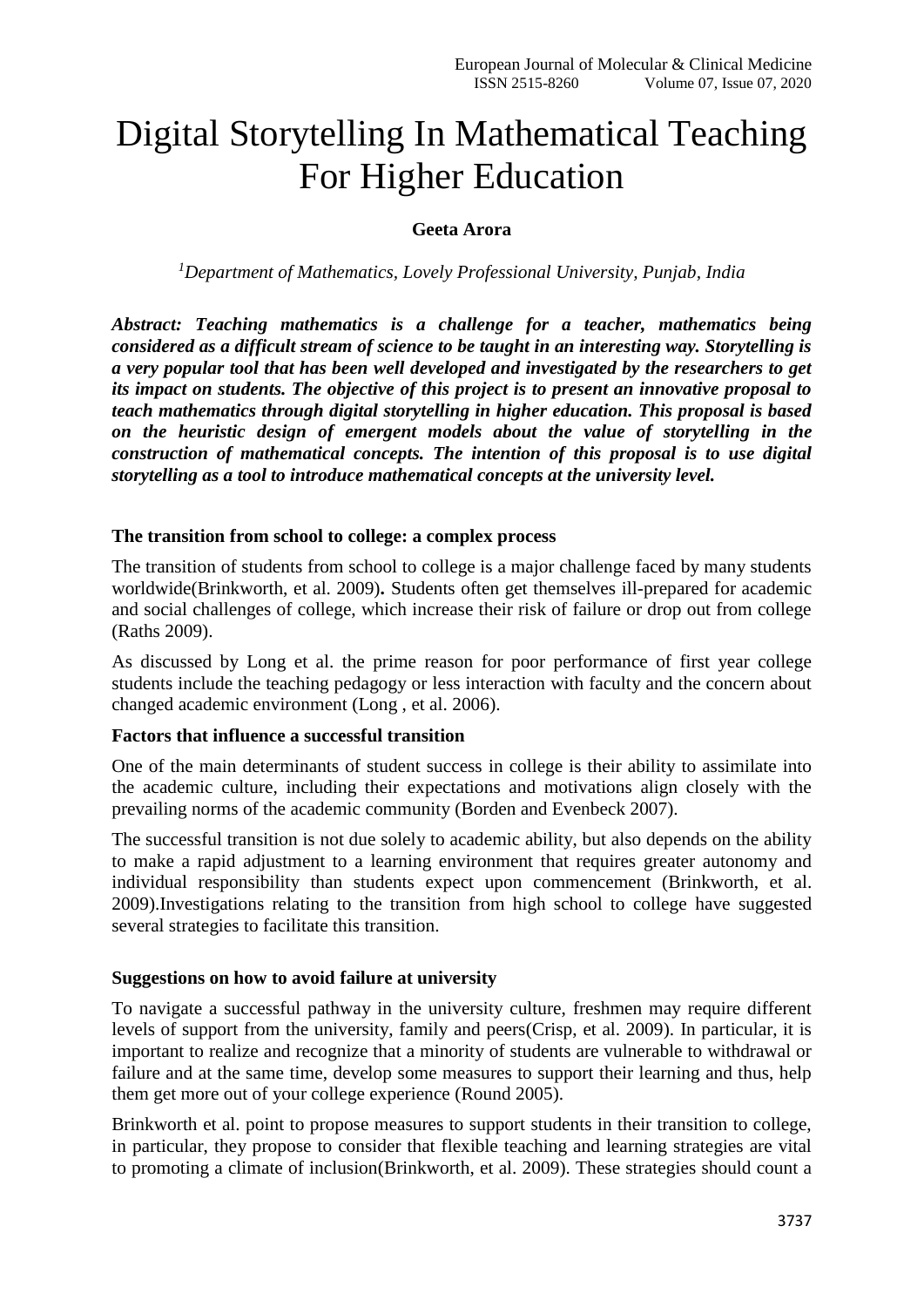feedback and teacher availability. In other words, a greater focus on first-year pedagogical practices at universities could be what would help students develop the academic skills sought by universities that could contribute to the success and retention of first-year students(Jansen and van der Meer 2012).

As a suggestion to guide first-year students in college, Borden and Evenbeck suggested the involvement of academic staff is required not only in teaching their specific modules, but in providing professional development and contexts outside the classroom with significant interactions between academic staff and students(Borden and Evenbeck 2007).

In general, understanding the needs and desires, as well as the motivation of first-year students, is the cornerstone for students not to fail in the university and, on the contrary, to remain in it(Rizkallah and Seitz 2017).

#### **Importance of storytelling**

Stories are the reality of our lives and the concept of storytelling is well established. Each one of us has heard stories since our childhood and gained a lot of understanding and insight through the medium of stories. Stories are the medium to share the experiences and are helpful in learning difficult concepts very easily(Prins, Avraamidou and Geodhart 2017).Stories are the pleasurable medium to communicate with others involving their imaginations in a relaxing way. The concept of storytelling relates to the listener experience without dealing directly with the situation.

Various researchers from different backgrounds have discussed the importance of storytelling that includes health professionals(Green 2006), educators(Rotmann, Goodchild and Mourik 2015), psychologist (Hardy and Summer 2014)and historians(Moezzia, Janda and Rotmann 2017) etc., The easiness of delivering stories can help teachers in making a difference in their way of teaching. This tool can result in critical thinking development of student with their involvement in learning of new concept by medium of a story. The concept of storytelling is usually adapted to teach kids but also hold its impact when concept is delivered to the university level students by mode of storytelling (Baim 2015, Mukherjee 2014) that could be either face-to-face teaching or online teaching mode.

The objective of this proposal is to promote the art of digital storytelling to teach mathematics in higher education (HE). This concept can lead to effective learning process with the use of distinct ideas and strategies to convey the concept to the intended audience with a crisp goal. This may lead to an enjoyable and imaginative way to learn the difficult concepts with an ease that lead to a lifelong learning.

As discussed by McDrury and Alterio (McDrury and Alterio 2003), the concept of storytelling has been proven to be important and impactful for undergraduate and postgraduate students. Jenkins (Jenkin 2011)in his work has described digital storytelling (DST) as a development of story with tool of media to deliver the content in form of an 8–10 minute videowith emphasis on following a proper path for the educators.

#### **Digital storytelling in mathematics**

Mathematics is a subject of prime importance but is treated as a tough subject to learn and assimilate. Performance of students in mathematics is one of the major concerns of the higher education institutes. Many studies have been conducted to investigate the factors affecting performance of first year students in higher education. One of the major factors related to poor performance in mathematics is math anxiety(Yusof, Razak and Wahid 2014)that can be overcome by improving teaching and learning process. A lot of work has been reported in the literature as an effective way of teaching mathematics in higher education.Many of the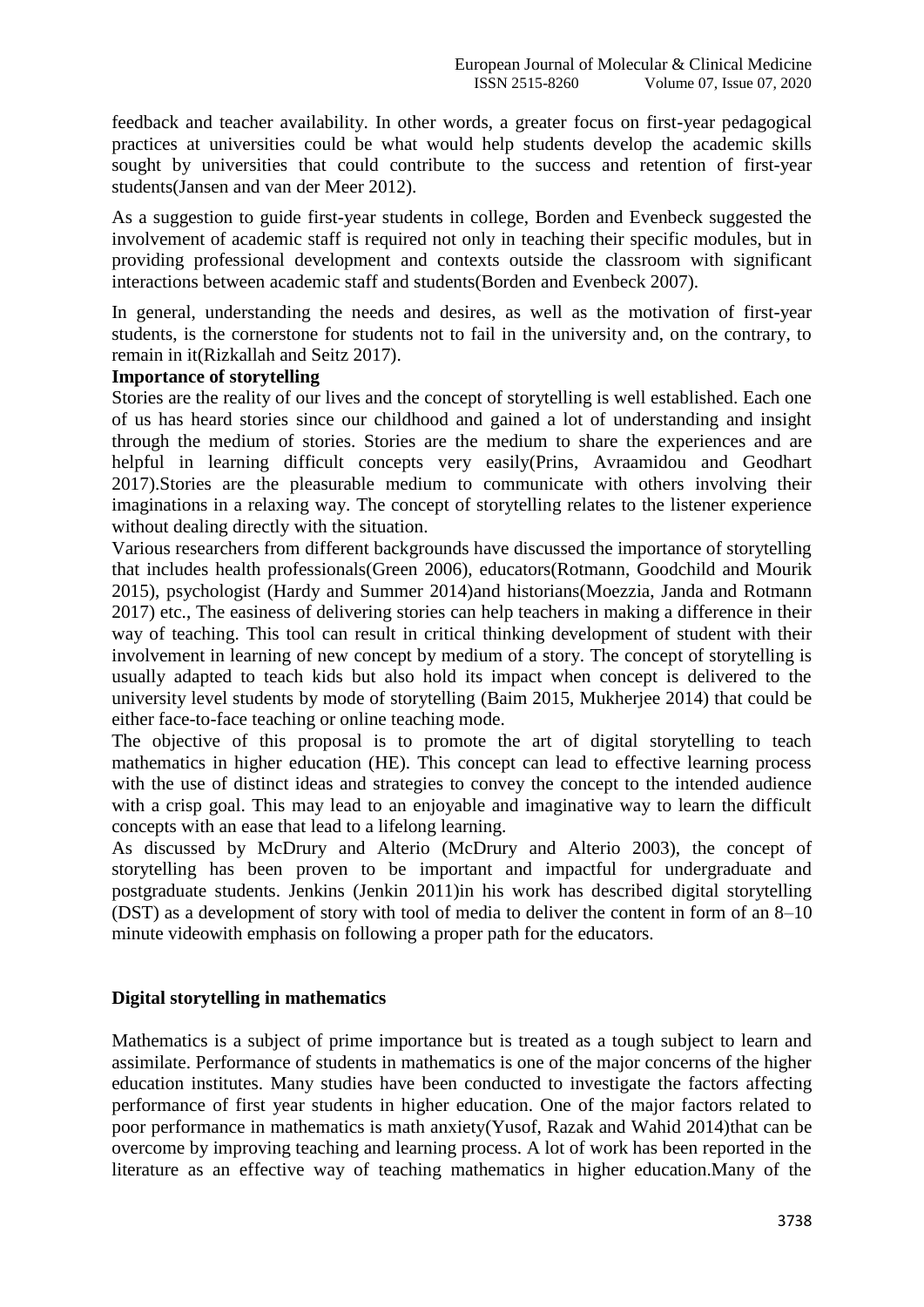popular emerging trends to teach mathematics includes: flipped classroom, active learning, case-based learning, inquiry-based learning, project-based learning, and activity-based learning(She, et al. 2017).

Digital storytelling (DST) is one of the emerging tools to teach mathematics in classroom, which is described as competence-based methodology by Albano and Pierri(Albano and Pierri 2017). Authors in their study presented a prototype of DST concept in mathematics with discussion about implementation of model to improve mathematical literacy among students and discussed about the constraints and limitations of such a model from students' perceptions. In recent years, the concept of DST is used for engaging students using music, narrations and video clips. Many universities worldwide are designing programs of storytelling to support this pedagogy. Various educational websites are uploading their contents to integrate storytelling with education. One of the website, supported by University of Houstan College of Education serves as a useful resource to engage and motivate educators towards this pedagogy (Robin 2008b).

DST has been investigated as a learning tool for students and pedagogy for educators (Haven 2000). Integrating technology in classroom teaching by DST not only results in improved overall academic achievements but also develop creating thinking with artistic skills (Yuksel, et al. 2011).

The prime focus of this work is to develop digital stories related to the important concepts in mathematics to make students' interest and to reduce the problems that students are facing during their transition from school to college education.

#### **How digital storytelling impart skills to students?**

As highlighted by Tolisano digital storytelling is not about the tools, creating media, telling a story and transfer of knowledge but is about the skills, creating meaning, contributing and amplification of knowledge in a presentable way(Tolisano 2015). Although DST can be created for students, but students can also be involved to create their own education stories related to a topic(Benmayor 2008). It will boost their knowledge and understanding of concepts leading to their overall development, thus creating this process interactive in nature. This activity could be used to promote engagement and reflection of student in a themed topic(Robin 2008a). In his work, author discussed that the creation of digital stories not only enhance skills of the student but also lead to digital, global, technology, visual and information literacy to the student.

As an initiative in the field of digital storytelling, center for digital storytelling, California [https://www.storycenter.org/press/] is working in promoting digital storytelling through workshops and collaborations. In 2015, this organization becomes famous as StoryCenter and is working with people all over the world to provide training in creating digital stories. Through their work, they are working for educators, health and human services agencies, business professionals, and artists.

Many researchers have explained the importance of DST in higher education withanalysis on using digital stories for reflection. DST is also used for the student induction program for soothing transition into HE programme (Jenkins and Lonsdale 2008).

Özpinar et al. (Özpinar, Gökçe and Yenmez 2017) establishes the importance of digital storytelling in mathematics by highlighting that reframing the abstract concept of mathematics as stories and associating them with the real life activities make learning enjoyable and is the best alternative of traditional teaching methodologies.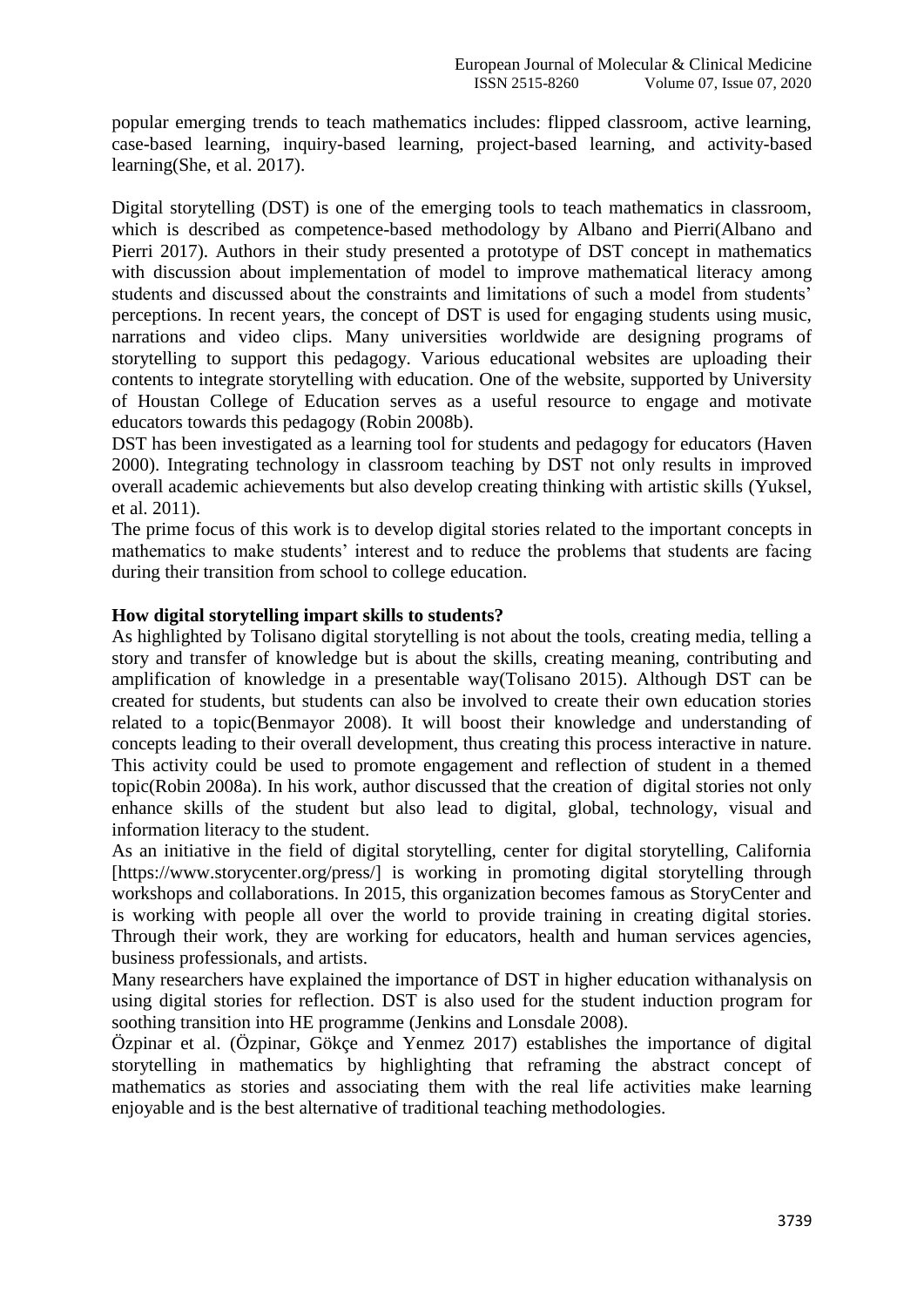### **The future of higher education in India**

Through a contextual analysis and a series of in-depth interviews with leaders of higher education, academics and lawmakers from India, Heslop presents a report on the vision of opinions on the future of higher education in India and areas of possible collaboration(Heslop 2014). Author points out that the skills needed for the future include analytical thinking, problem solving, critical thinking, collaborative work, innovation, creativity and Information and Communication Technologies (ICT) skills. However, the interviewees in the study by Hesloppoint out that there is little awareness of the importance of these skills and little capacity to teach them. There are practically no opportunities for collaborative work, creativity or solving real-life problems. In addition, the evaluation is based on rote learning and the transmission of information. Teachers, therefore, teach for the examination and student learning is usually limited and theoretical.

Thus, there is an urgent need to balance quality with diversity and equity in higher education in India, for the sake of relevance (Srivastava 2010). The regular updating of the teachinglearning tools and the workforce is a necessity. Both teachers and students must look beyond the classroom, the competence and the integral education(Alva and Hans 2013).

In 2014, DST as pedagogy is discussed by Gangan with emphasis upon the challenges faced by educators and students in the classroom using this approach (Gangan 2014). Author also examines the work reported in DTS as an effective technology tool blended with learning. As stated by Chaman, in a country like India, along with technological advancement, achievement in mathematics is of paramount importance (Chaman 2014).

## **Bibliography**

- Albano, G, and A J Pierri. "Digital storytelling in mathematics: a competence-based methodology." *Ambient Intell Human Comput* 8, no. 301 (2017): https://doi.org/10.1007/s12652-016-0398-8.
- Alva, A, and V B Hans. "Higher Education in India Opportunities, Changes and Challenges." *Available at SSRN* (http://dx.doi.org/10.2139/ssrn.2203706), 2013: 12.
- Baim, S A. "Digital Storytelling: Conveying the Essence of a Face-to-Face Lecture in an Online Learning Environment." *The Journal of Effective Teaching* 15, no. 1 (2015): 47-58.
- Benmayor, R. "Digital storytelling as a signature pedagogy for the new humanities." *Arts and Humanities in Higher Education* 7, no. 2 (2008): 188-204.
- Borden, V M, and S E Evenbeck. "Changing the minds of new college students." *Tertiary Education and Management* 13, no. 2 (2007): 153-167.
- Brinkworth, R, B McCann , Matthews, and C Nordstr. "First year expectations and experiences: Student and teacher perspectives." *Higher Education* 58, no. 2 (2009): 157-173.
- Chaman, M J. *Factors influencing mathematics achievement of secondary school students in India (Doctoral dissertation).* Australia.: University of Tasmania, 2014.
- Crisp, G, E Palmer, D Turnbull, and T Nettelbeck. "First year student expectations: Results from a university wide student survey." *Journal of University Teaching and Learning Practice* 6, no. 1 (2009): 11-26.
- Gangan, N. "Blending Creativity and Technology: Digital Storytelling in Education." *International Journal of Science and Research* 3, no. 10 (2014): 1787-1790.
- Green, M C. "Narratives and cancer communication." *J Commun* 56 , no. Suppl 1 (2006): S163–S183.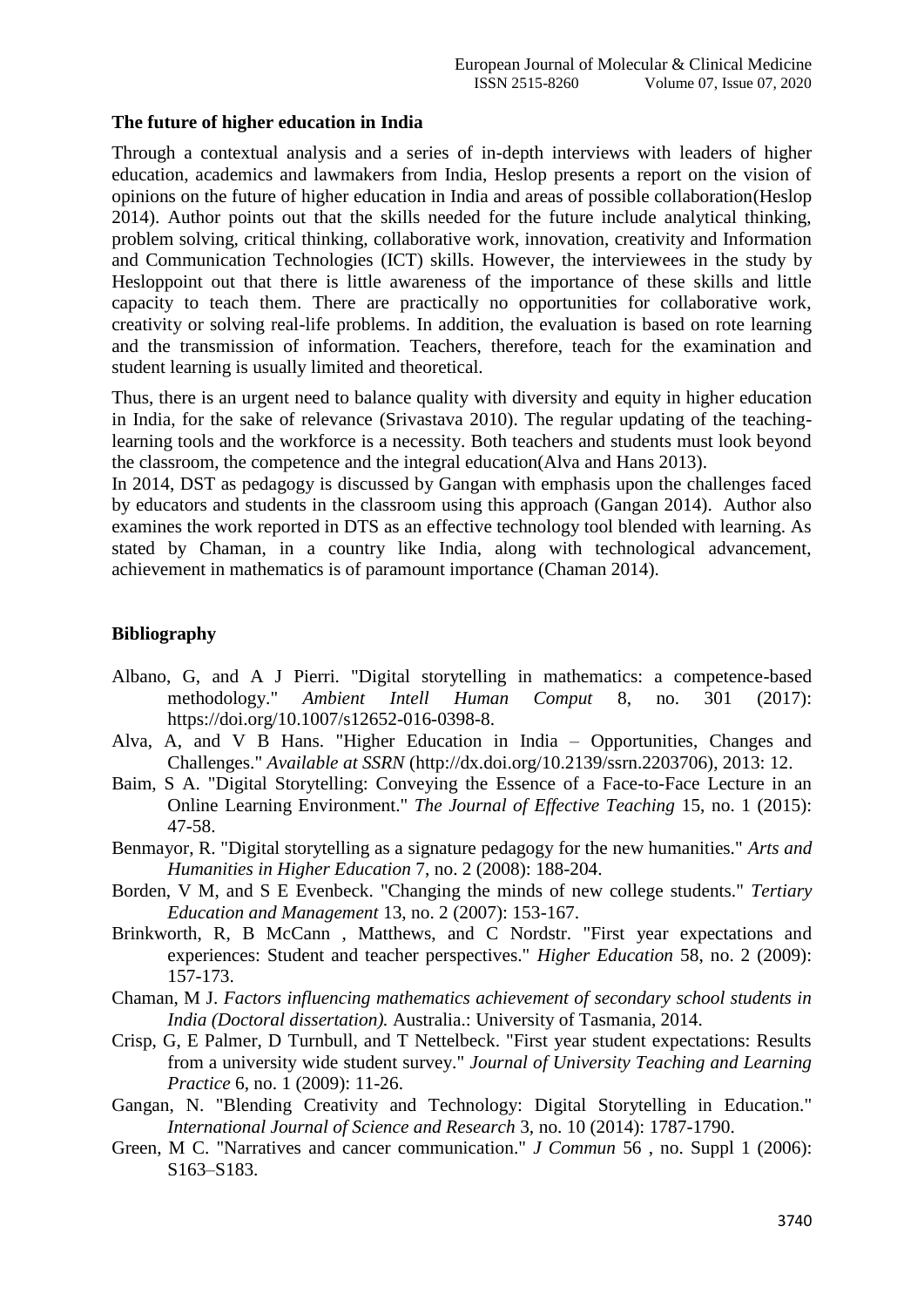Hardy, P., and T. Summer. *Cultivating compassion: How digital storytelling is transforming healthcare .* Sussex, UK: Kingsham Press, 2014.

Mukherjee, R., Lawes, G., & Nadgorny, B. (2014). Enhancement of high dielectric permittivity in CaCu3Ti4O12/RuO2 composites in the vicinity of the percolation threshold. Applied Physics Letters, *105*(7), 072901.

- Haven , K. *Super Simple Storytelling: A Can-Do Guide for Every Classroom, Every Day.* Teacher Idea Press:A Division of Libraries Unlimited, Inc, Englewood, 2000.
- Heslop, L. *Understanding India: The future of higher education and opportunities for international cooperation.* British Council., 2014.
- Jansen, E P, and J van der Meer. "Ready for university? A cross-national study of students' perceived preparedness for university." *The Australian Educational Researcher* 39, no. 1 (2012): 1-16.
- Jenkin, M. "Digital storytelling: guide for educators." *Learning, Media and Technology* 36, no. 2 (2011): 207-209.
- Jenkins, M, and J Lonsdale. "Podcasts and students' storytelling." In *Podcasting for learning in universities*, by G Salmon and P Edirisingha. McGraw Hill, 2008.
- Long , M, F Ferrier , Heagney, and M Stay. *Stay, play or give it away? Students continuing, changing or leaving university study in their first year.* Melbourne: Centre for the Economics of Education and Training: Monash University, 2006.
- McDrury, J, and M Alterio. *Learning through storytelling in higher education : Using reflection & experience to improve learning.* Palmerston North New Zealand: The Dunmore Press, Kogan Page, 2003.
- Moezzia, M, K B. Janda, and S Rotmann. "Using stories, narratives, and storytelling in energy and climate change research." *Energy Research & Social Science(Elsevier)* 31 (2017): 1-10.
- Özpinar, I, S Gökçe, and A. A. Yenmez. "Effects of Digital Storytelling in Mathematics Instruction on Academic Achievement and Examination of Teacher-Student Opinions on the Process." *Journal of Education and Training Studies* 5, no. 10 (2017).
- Prins, R, L Avraamidou, and M Geodhart. "Tell me a Story: the use of narrative as a learning tool for natural selection." *Educational Media International* 54, no. 1 (2017): 20-33.
- Raths, D. "Making it through the first year." *Campus Technology* ( Retrieved from http://campustechnology.com/Articles/2009/07/01/Portals.aspx?p=1) 22 (2009): 32-34.
- Rizkallah , E. G., and V Seitz. "Understanding Student Motivation: A Key to Retention in Higher Education." *Scientific Annals of Economics and Business* 64, no. 1 (2017): 45- 57.
- Robin, B R. "Digital storytelling: a powerful technology tool for the 21st century classroom." *Theory Pract* 47 (2008a): 220-228.
- Robin, B R. *The effective uses of digital storytelling as a teaching and learning tool. Handbook of research on teaching literacy through the communicative and visual arts.* New York: Lawrence Erlbaum Associates, 2008b.
- Rotmann, S, B Goodchild, and R Mourik. *Once upon a time… how to tell a good energy efficiency story that sticks, Proceedings of the ECEEE Summer Study on Energy Efficiency.* European Council for an Energy-Efficient Economy, 2015.
- Round , A. "A Survey of Student Attitudes." University of Northumbria, UK., 2005.
- She, C Ni, M an Bhaird, Ní F Eabhnat, and A O'SHEA. "Students' and lecturers' views on mathematics resources." *Teaching Mathematics and Its Applications* 36 (2017): 183- 199.
- Srivastava, M. "Higher Education System: Emerging Issues and Trends." *Social Science Gazetteer* 5, no. 2 (2010): 83-90.